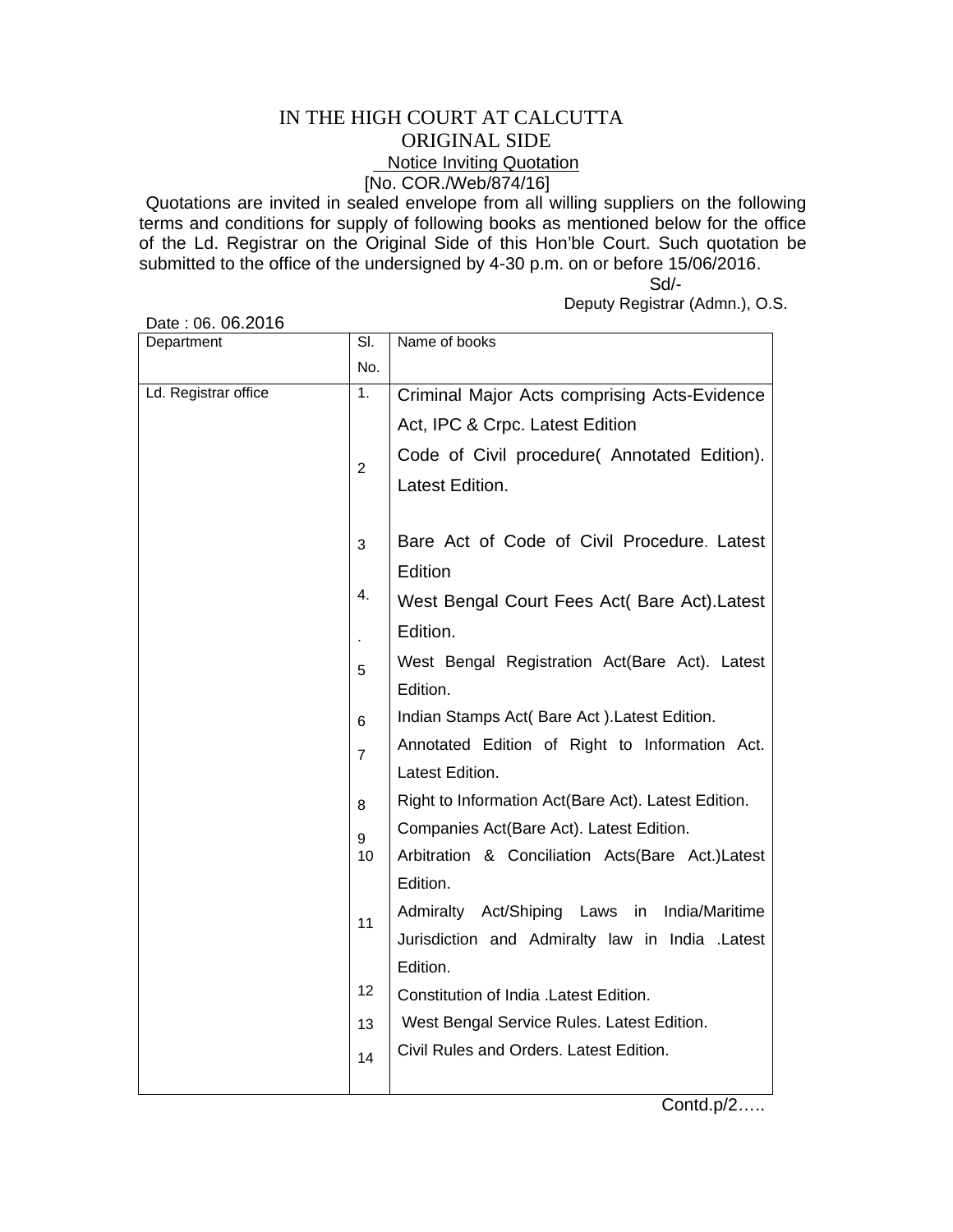## // 2 //

## TERMS & CONDITIONS.

- 1. Quotation should be submitted to The Deputy Registrar (Admn.), O.S. in a sealed envelope on or before 15/06/ 2016 (between 11-00 and 4-30 p.m.) and should be properly signed and stamped. The Hon'ble Court will not take any responsibility for delay, loss or non-receipt of quotations sent by post.
- 2. Rates should be quoted taking into account the description, make, type, specification and quantity of the articles for which quotations have been invited.
- 3. Rates quoted should be inclusive of all applicable charges, taxes, duties and levies.
- 4. Willing suppliers submitting quotations should know that the articles supplied may have to be, if necessary, delivered to the different sections/offices of Original Side Establishment of the Hon'ble Court as per instruction of the Deputy Registrar (Admn.), High Court, O.S. Calcutta.
- 5. If the quotation of any supplier, which is not enlisted with this Hon'ble Court, is selected, the concerned supplier may have to submit copies of such documents as Trade License and/or PAN etc as and when the Deputy Registrar (Admn.), High Court, O.S. Calcutta may direct.
- 6. Conditional quotations will not be considered.
- 7. Willing suppliers submitting quotations should specify the address of its office and its Phone/Mobile number (and other contact numbers e.g. Fax, if available) for the purpose of quick communication in the event of urgency.
- 8. Canvassing on the part of a supplier submitting quotation will render its quotation liable to cancellation summarily.
- 9. This Hon'ble Court may award the contract to the supplier whose quotation has been determined to be substantially responsive and who has quoted the lowest evaluated price. However, the Hon'ble Court is not bound to accept the lowest bid. This Hon'ble Court reserves the right to accept or reject any or all quotations and to cancel the process at any time prior to the award of contract for any reason whatsoever.
- 10. Upon selection of quotation, concerned supplier would have to supply articles strictly according to the description/make/type/specifications provided in the instant notice. In case of any deviation from this and any default regarding this on the part of a selected supplier, the administration of this Hon'ble Court may take any or all such actions against the supplier as it may consider appropriate.

………………………………………